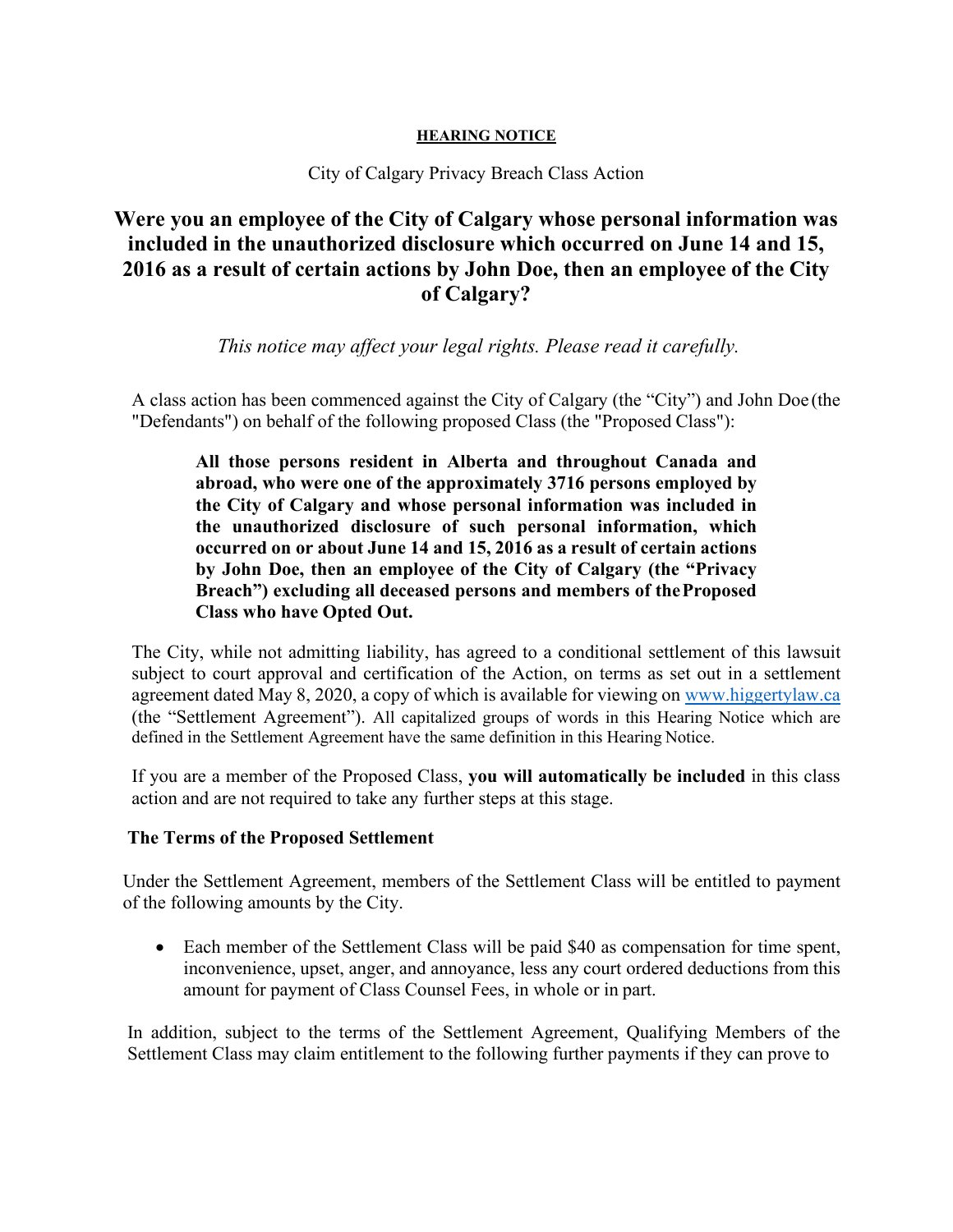the satisfaction of the Claims Administrator that such member has met all of the Qualification Requirements and has incurred the claimed expenses:

- Up to \$2,000 per person in compensation for general damages for pain and suffering as a result of a compensable mental injury caused by the Disclosure;
- Up to \$500 per person for provable otherwise unreimbursed prescription and/or counselling, and related travel expenses incurred; and
- Up to \$150 per person for provable otherwise unreimbursed costs for documentation to substantiate mental injury.

The above amounts are subject to caps, and may be reduced pro-rata in accordance with the Settlement Agreement if those caps are exceeded. In addition, the above amounts may be reduced pro-rata due to payment of Class Counsel Fees as may be directed by the Court.

Further, the City will pay:

- \$25,000 would be allocated for Claims Administration Costs;
- Up to \$5,000 as an Honorarium for the Representative Plaintiff, if awarded by the Court;
- \$13,880 to be allocated as determined in the proceeding.

Class Counsel Fees would be paid out of the Settlement Fund, in an amount to be determined by the Court, with compensation to members of the Settlement Class adjusted accordingly.

A copy of the Settlement Agreement can be found on Class Counsel's website (higgertylaw.ca).

# **Your Right to Opt-Out of the Settlement**

Any person who is a member of the Proposed Class has the right to opt-out of the Action and Proposed Class Proceeding.

Any person who elects to opt-out of the Proposed Class Proceeding must complete and submit by mail, receipted email or delivery to Class Counsel at the below address, a written request to opt-out using the Opt-Out Form attached to this Hearing Notice. The Opt-Out Form must be received by Class Counsel prior to 4:30 pm Mountain Time on February 8, 2021, which shall be the Opt-Out Deadline. If for any reason an Opt-Out Form is sent but not received by Class Counsel, or is unintentionally delayed in delivery to Class Counsel, Class Counsel will be deemed to have received the Opt-Out Form four business days after the date on which it was mailed or sent.

Requests to opt-out shall be sent to Class Counsel at the email or mailing address specified below.

Each request to opt-out must disclose the following information:

- a. Name, address, email address and phone number of the person seeking to opt-out of the Proposed Class Action and Settlement;
- b. If the person seeking to opt-out is a minor, the name of the parent or guardian acting on that person's behalf;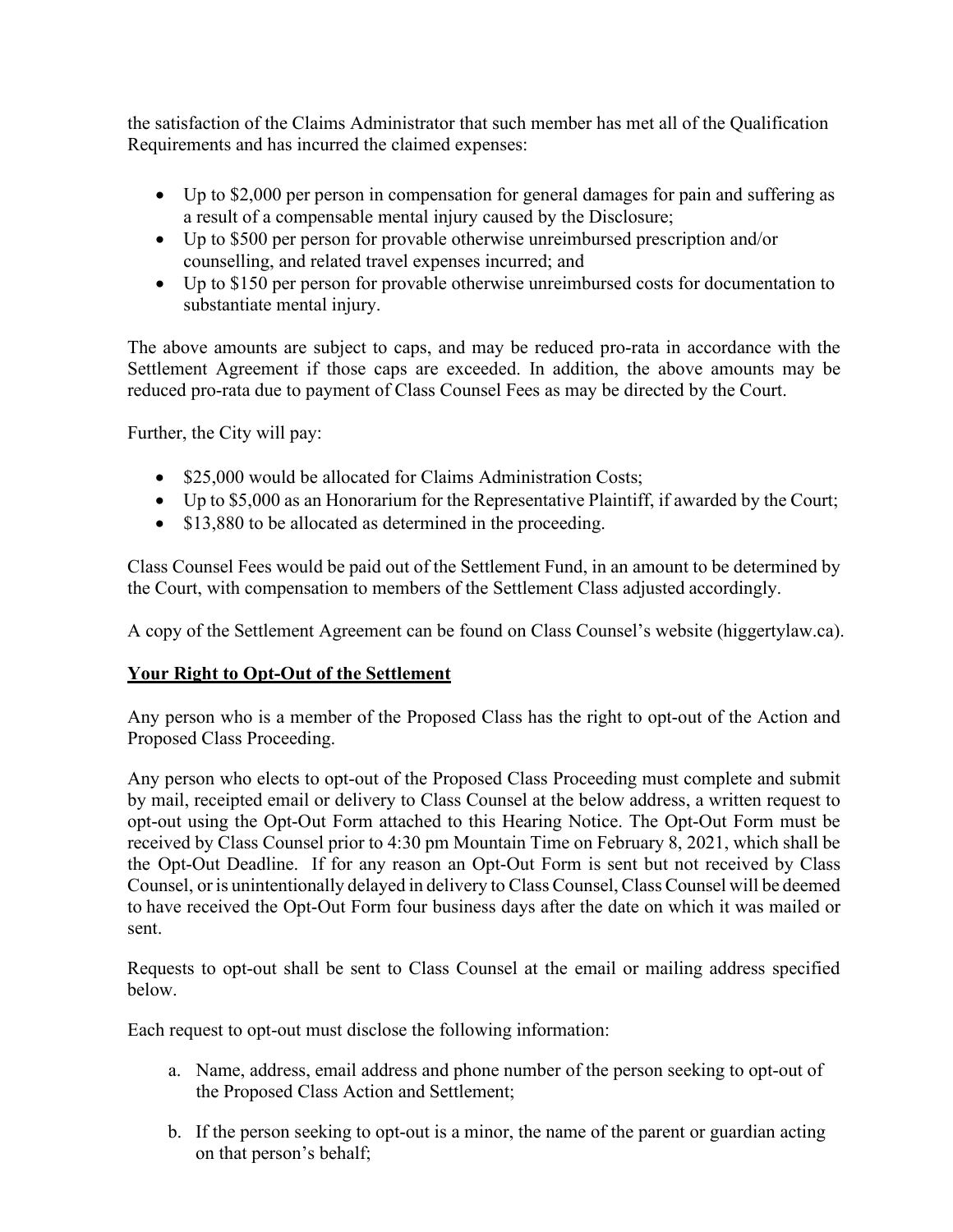- c. The following statement: "The undersigned (on behalf of the above minor, if applicable) hereby requests exclusion from the Settlement Class and from the Action and Proposed Class Proceeding."
- d. The signature of the person seeking to opt-out of the Proposed Class Proceeding, or if the person seeking to opt-out is a minor, the signature of the person's parent or guardian.

Any person who validly opts-out shall be excluded from the Settlement Class and the Action, including the Proposed Class Proceeding, shall have no rights with respect to the Settlement Agreement, and shall not be bound by it.

Any person who falls within the Proposed Class, and who has not validly opted-out of the Proposed Class Proceeding, shall be deemed to have elected to participate in the Settlement Agreement and in the Proposed Class Proceeding, and shall be for all purposes a member of the Settlement Class for the duration of the Action.

ANY JUDGMENT OBTAINED ON THE COMMON ISSUES FOR THE PROPOSED CLASS, WHETHER REACHED BY SETLEMENT OR NOT, WHETHER FAVOURABLE OR NOT, WILL BIND ALL CLASS MEMBERS WHO DO NOT OPT OUT OF THIS ACTION.

# **The Approval and Certification Hearing and Your Right to Participate**

An Application to approve the settlement and certify this Action as a class proceeding is scheduled to be heard on February 10, 2021 at 2:00 pm at the Court of Queen's Bench of Alberta in Calgary, Alberta at 601 5 St SW. Class Counsel will also seek to confirm their appointment as Class Counsel and ask the Court to approve an award of fees and disbursements for their work in achieving the settlement.

If you agree with the proposed settlement and wish to participate in it, you do not have to do anything at this time. If the Court approves the settlement, a notice will be published setting out the procedures for submitting a claim.

If you disagree with the proposed settlement, you have the right to object. To object, you must deliver a letter to Class Counsel by February 8, 2021 or appear in person at the hearing to oppose the approval of the settlement and certification of the Action. Your letter must include your name, contact information, and a brief statement of the nature and reasons for yourobjection.

## **What are the Financial Consequences?**

No class member, other than the Representative Plaintiff, will be liable for costs.

Class Counsel has entered into an agreement with the Representative Plaintiff with respect to legal fees and disbursements. This agreement provides that counsel will not receive payment for their work unless and until the class action is successful or monies are recovered from the Defendants. The agreement must be approved by the Court.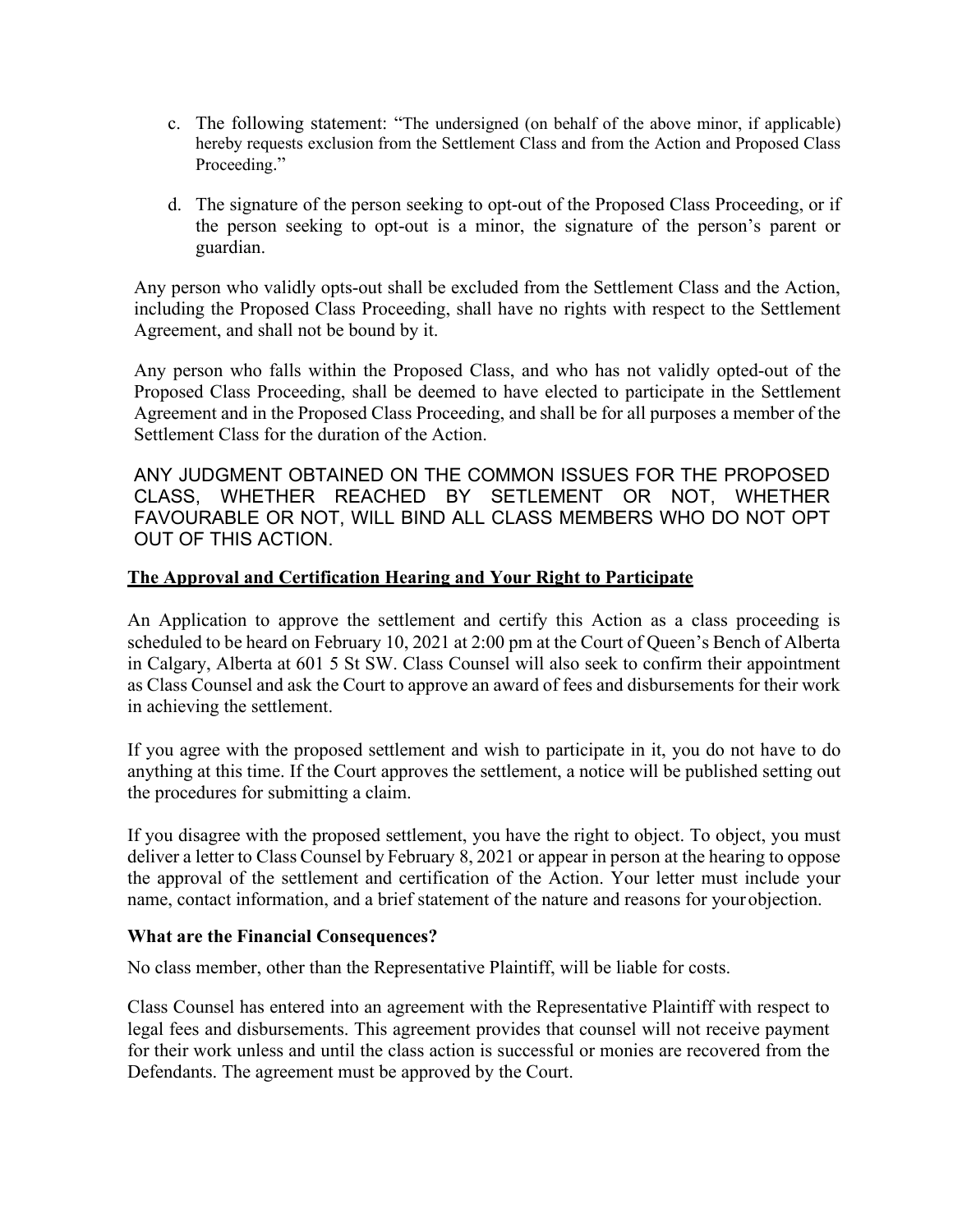## **FOR MORE INFORMATION, TO MAKE INQUIRIES ABOUT AND/OR TO OPT OUT OF THIS ACTION, PLEASE CONTACT CLASS COUNSEL AT:**

# **HIGGERTY LAW**

Attention: Patrick Higgerty, Q.C. Suite 101, 440-2nd Avenue S.W., Calgary, AB T2P 5E9 Tel: 403-503-8888 Fax: 587-316-2260 Em[ail: info@higgertylaw.ca](mailto:info@higgertylaw.ca) For further information go to [www.higgertylaw.ca](http://www.higgertyllaw.ca/)